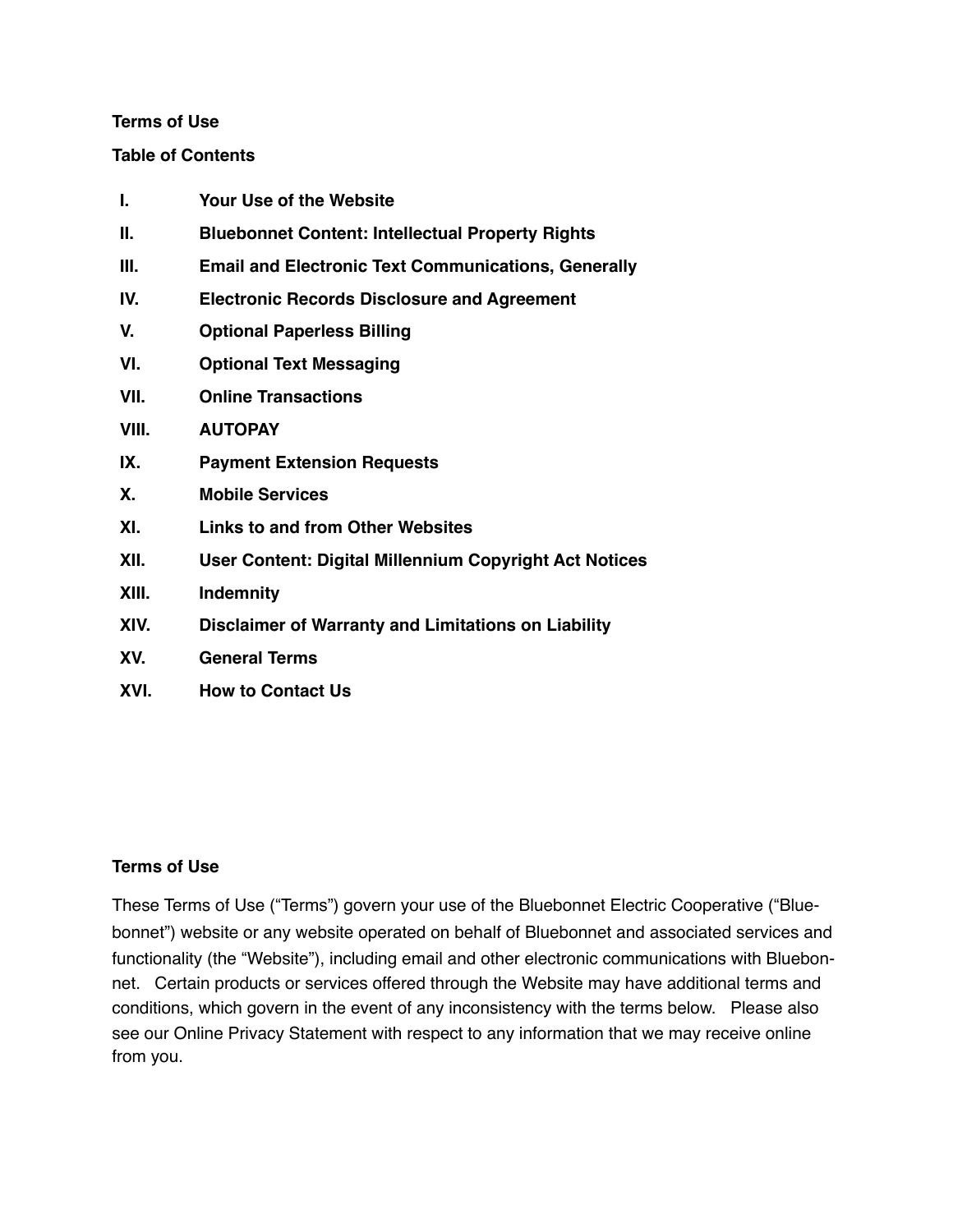In addition to accepting these Terms for Website services, you agree to be bound by the Terms and Conditions set forth in the Member Agreement, Bluebonnet's tariffs, bylaws, policies, and Member Handbook, and any amendments or modifications to same or any of such terms, conditions, rules or regulations or any part thereof ("Agreements").

By accessing and using the Website (including by signing up to receive notifications via email or SMS text, or making an online payment using the Website services), or by clicking "I accept" when signing up for a user account at the Website ("Website Account"), you acknowledge that you have read, understood and agree to be bound by these Terms. If you do not accept these Terms, do not use the Website.

We may modify these Terms at any time, and we will post on the home page of the Website notification of any such modification for at least fourteen (14) days prior to the effective date of the modified Terms. Your use of the Website after the effective date of any modified Terms shall be subject to and governed by such modified Terms. Please note that we may discontinue some or all of the features and functionality associated with the Website at any time in our sole discretion.

# **I. Your Use of the Website**

You hereby represent and warrant that any information you have provided to Bluebonnet through the Website is true and accurate to the best of your knowledge and that you have read and accept the terms of our Online Privacy Statement.

The Website is for personal use only. The following activities are expressly prohibited:

(i) collecting a user's username or email address from the Website by electronic or other means without the user's consent; (ii) sending unsolicited email or other communications using any information obtained in connection with the Website, (iii) any use of the Website which, in our sole judgment, jeopardizes the reliability, speed, or operation of the Website or any related computer systems and (iv) any use of the Website for an illegal or improper purpose.

# **II. BLUEBONNET Content; Intellectual Property Rights**

Unless otherwise noted, all text, images, graphics, photographs, video clips, designs, icons, sounds, information, data and other materials displayed, used or incorporated by Bluebonnet on the Website ("Bluebonnet Content") are copyrights, trademarks, service marks, trade secrets or other intellectual property or proprietary content owned or licensed by Bluebonnet. We authorize you to use the Bluebonnet Content for your own informational and educational purposes, provided that you do not remove copyright, trademark and other proprietary notices contained in the Bluebonnet Content. You may not modify the Bluebonnet Content, or reproduce, distribute or otherwise use it for any public or commercial purpose without our prior written permission. Without limiting the foregoing, any use of the Bluebonnet Content on any other website without our prior written permission is prohibited. Nothing in these Terms shall be construed as granting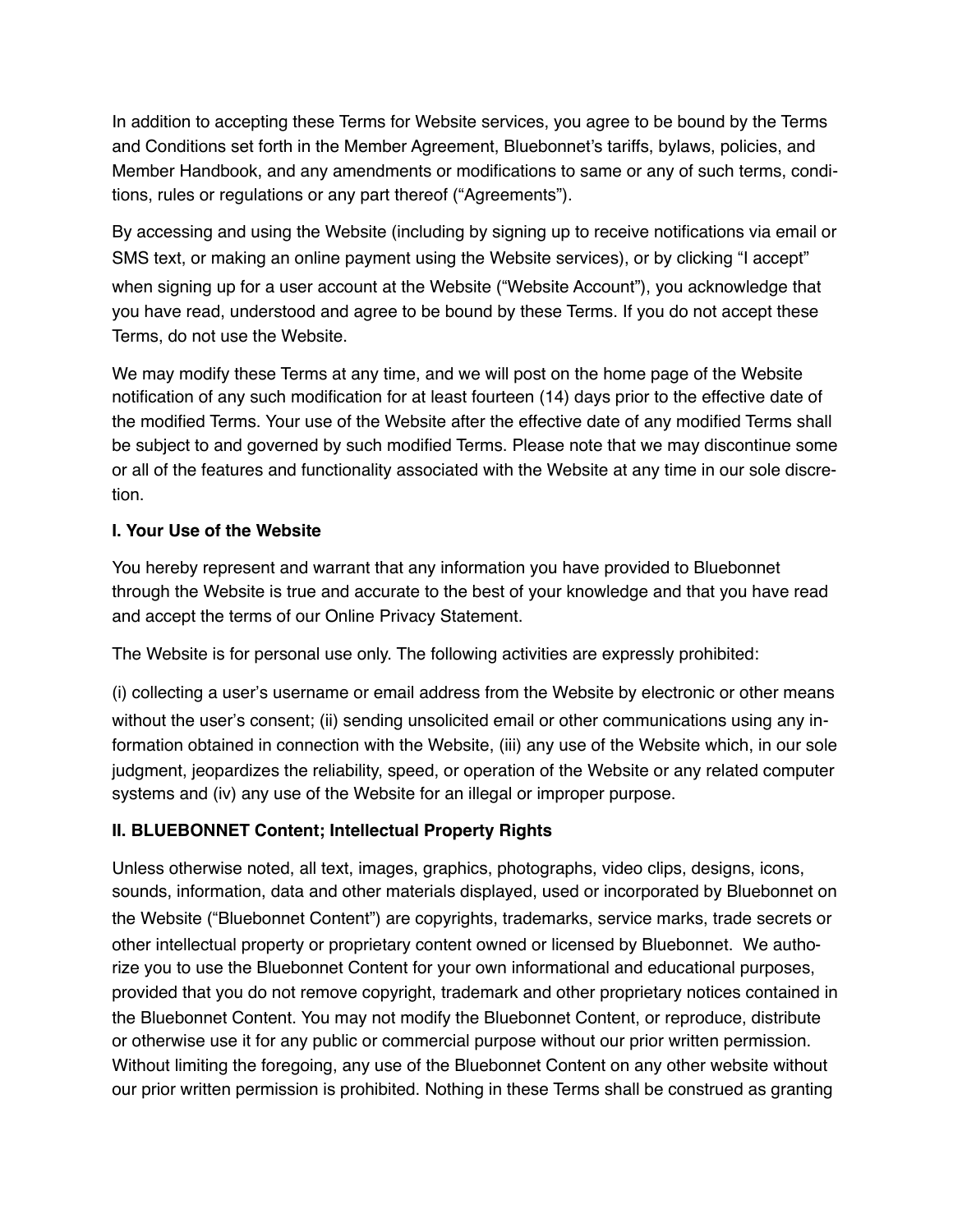any permission (except as set forth in this paragraph), right or license in or to any of the Bluebonnet Content. Bluebonnet reserves all of its intellectual property rights in the Bluebonnet Content.

Bluebonnet's trademarks, logos and service marks (collectively, "Trademarks") displayed on the Website are owned or licensed by Bluebonnet. Nothing contained on the Website or in these Terms should be construed as granting any license or right to use any of the Trademarks.

# **III. Email and Electronic Text Communications, Generally**

If you select any optional services from Bluebonnet that include any email or electronic text notifications or other communications, it is your responsibility to provide Bluebonnet with a valid email address and/or a valid number assigned to your mobile phone or other device ("Mobile Device"), and you understand and agree that Bluebonnet will use such email address and/or Mobile Device number for delivery of electronic notifications and other communications. It is also your responsibility to update such email address and/or Mobile Device number, to ensure proper delivery of electronic communications to you. Failure to do so promptly could result in the interruption of such communications and could adversely affect your Bluebonnet utility account ("Utility Account") and Bluebonnet's ability to provide services to you. Your email address and/or Mobile Device number can be changed on the "My Profile" page if you have an Online Account, or by using any of the methods set forth in the "Contact Us" section below.

# **IV. Electronic Records Disclosure and Agreement**

Please read this Electronic Records Disclosure and Agreement ("E-Records Disclosure") carefully. You may want to keep a copy for your records.

With your consent, Bluebonnet will provide you with legal disclosures, agreements, instructions, communications and online account and billing statements related to your Bluebonnet account(s) electronically rather than delivering such items via postal mail or in person.

In order to activate and receive services that involve the delivery of electronic notifications and disclosures, you must agree to this E-Records Disclosure and consent to the electronic delivery of all such notifications and disclosures via email. Notably, if you do not consent to electronic delivery of notifications and disclosures related to your Bluebonnet account(s), you may not be able to activate or receive optional services that require such electronic delivery.

**Paperless Bills.** Go to "My Profile" then "Update My Paperless Settings" in your Account to adjust your paperless settings, for billing statements related to your Bluebonnet account(s) according to your preferences.

**Withdrawal of Consent for Electronic Delivery.** You may withdraw your consent for electronic delivery of legal disclosures, agreements, instructions, communications and online account and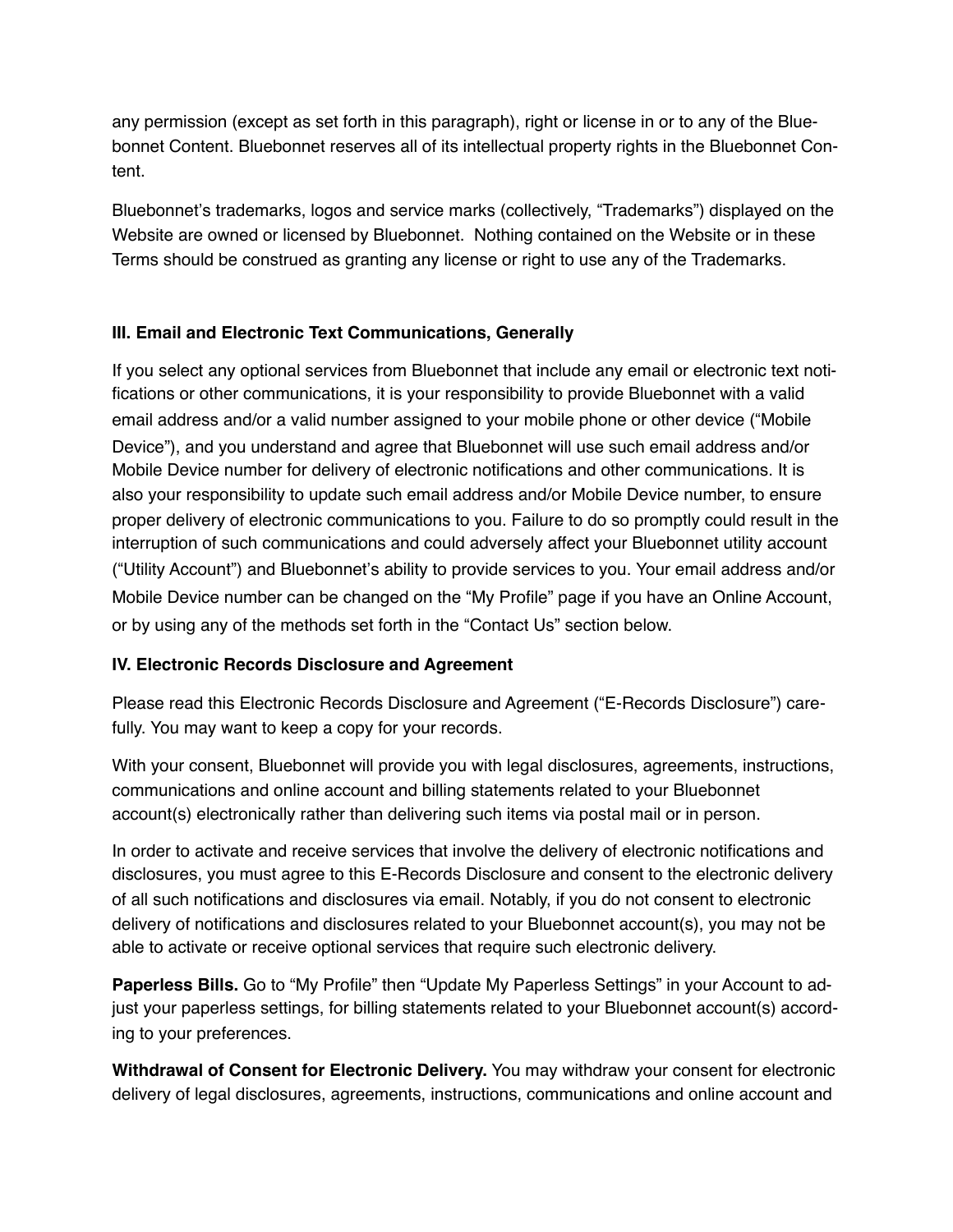billing statements, but doing so will not affect the legal effectiveness, validity or enforceability of electronic records that were made available to you by Bluebonnet prior to the implementation of your withdrawal of consent for electronic delivery. You may withdraw your consent to electronic delivery at any time by changing your printed bill settings in your Online Account or by using any of the methods set forth in the "Contact Us" section below.

**Updating Your Contact Information.** You can provide an updated email address or other updated electronic contact information to Bluebonnet by changing information in the "My Profile" page if you have an Online Account, or by using any of the methods set forth in the "Contact Us" section below.

**System Requirements to Access Electronic Information.** To receive electronic delivery of legal disclosures, agreements, instructions, communications and online account and billing statements related to your Bluebonnet account(s), you must first obtain access to the Internet with a current web browser and appropriate and compatible hardware and software. Bluebonnet requires that you use a web browser that supports adequate security measures including SSL encryption technology, and any additional security measures that Bluebonnet may implement and require. You understand and acknowledge that obtaining and maintaining the necessary Internet access is your responsibility, and you are solely responsible for all Internet Service Provider ("ISP") fees and costs. You also understand and acknowledge that Bluebonnet shall not be responsible for any computer virus or other technology issues associated with your use of the Internet, including your access to and use of your Bluebonnet account via the Internet.

**System Requirements to Retain the Information.** To retain a copy of electronically delivered legal disclosures, agreements, instructions, communications and online account and billing statements related to your Bluebonnet account, your system must have the ability to either download (e.g., to a hard disk drive, diskette, CD-ROM, flash drive or other similar media) or print portable document format ("PDF") files. You must have a functioning printer that is connected to your personal computer or other access device and that is able to print any electronically delivered legal disclosures, agreements, instructions, communications and online account and billing statements on plain white 8½ x 11 inch paper.

**Agreements and Acknowledgements.** As a condition to enrollment in the Paperless Billing services, you acknowledge that you have read, understood and agree to all of the provisions of this E-Records Disclosure. Furthermore, you represent that the Internet access device(s) and systems that have been used to review this E-Records Disclosure and that will be used in the future to receive electronically delivered legal disclosures, agreements, instructions, communications and online account and billing statements concerning your Bluebonnet account meet the system requirements to access information and to retain information as set forth in the preceding two sections of this E-Records Disclosure.

### **V. Optional Paperless Billing**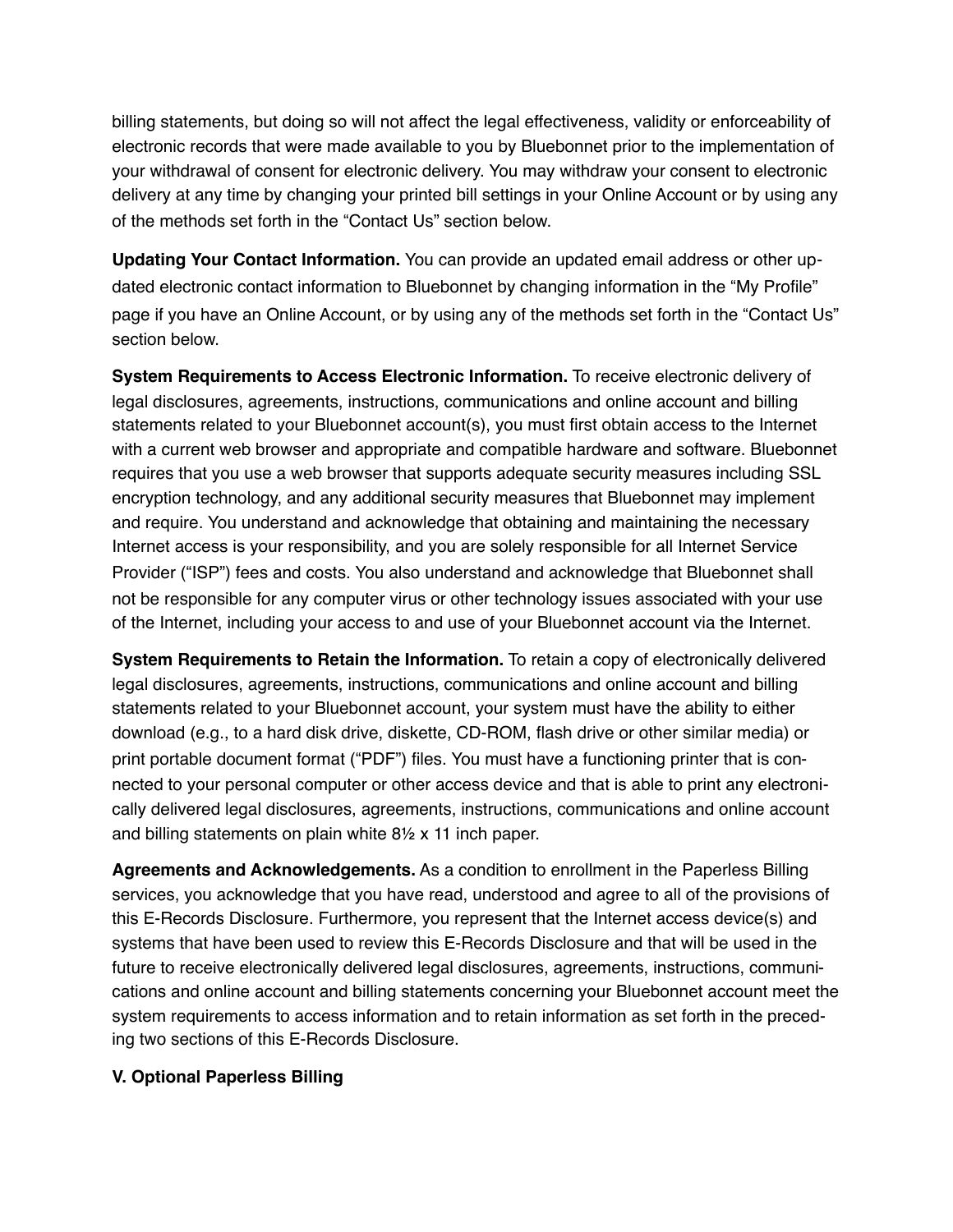If you select the optional Paperless Billing service, you understand that Bluebonnet will stop mailing paper account and billing statements concerning your Utility Account to your physical, postal address, and will instead send email notifications that your monthly account and billing statement is available to download from the Website. Late notices may be sent by email, postal mail or both. Disconnection notices will always be sent by postal mail, although an email may also be sent.

In addition to these Terms, optional Paperless Billing services are governed by the E-Records Disclosure, which includes information concerning the methods by which you can withdraw your consent to electronic delivery of notifications and other communications related to your Utility Account. Bluebonnet is not responsible for any technical or other difficulties or errors that may arise in connection with the service, or that may prevent notifications from being sent or received.

# **VI. Optional Text Messaging**

If you select optional text messaging services, you request that Bluebonnet send text message alerts to your Mobile Device concerning your Utility Account, including, for example, notifications when your billing statement is available for download from the Website (if you have signed up for Paperless Billing). By enrolling in the optional text messaging services, you are providing your express consent for Bluebonnet to send text messages to your Mobile Device concerning your Utility Account. In addition, you also consent to receive occasional text messages sent to your Mobile Device concerning other products or services offered by Bluebonnet. You can optout of the text messaging service on the "Notifications" page of your Online Account, or by using any of the methods set forth in the "Contact Us" section below.

Although the optional text messaging services are currently offered free of charge by Bluebonnet, you understand that you are responsible for meeting all Mobile Device system requirements and for all associated costs and expenses, including, without limitation, all fees you may incur for data transfers and as a result of receiving text messages from Bluebonnet on your Mobile Device.

The optional Text Messaging service is offered as a courtesy only. Bluebonnet is not responsible for any technical or other difficulties or errors that may arise in connection with the service, or that may prevent messages from being sent or received.

# **VII. Online Transactions**

Bluebonnet provides several different online transactions, including bill payment options, that are available through the Website. You are responsible for reviewing all of the disclosures associated with each transaction and for activating and deactivating any automatic payment plans in accordance with the disclosures and instructions associated with such payment plan.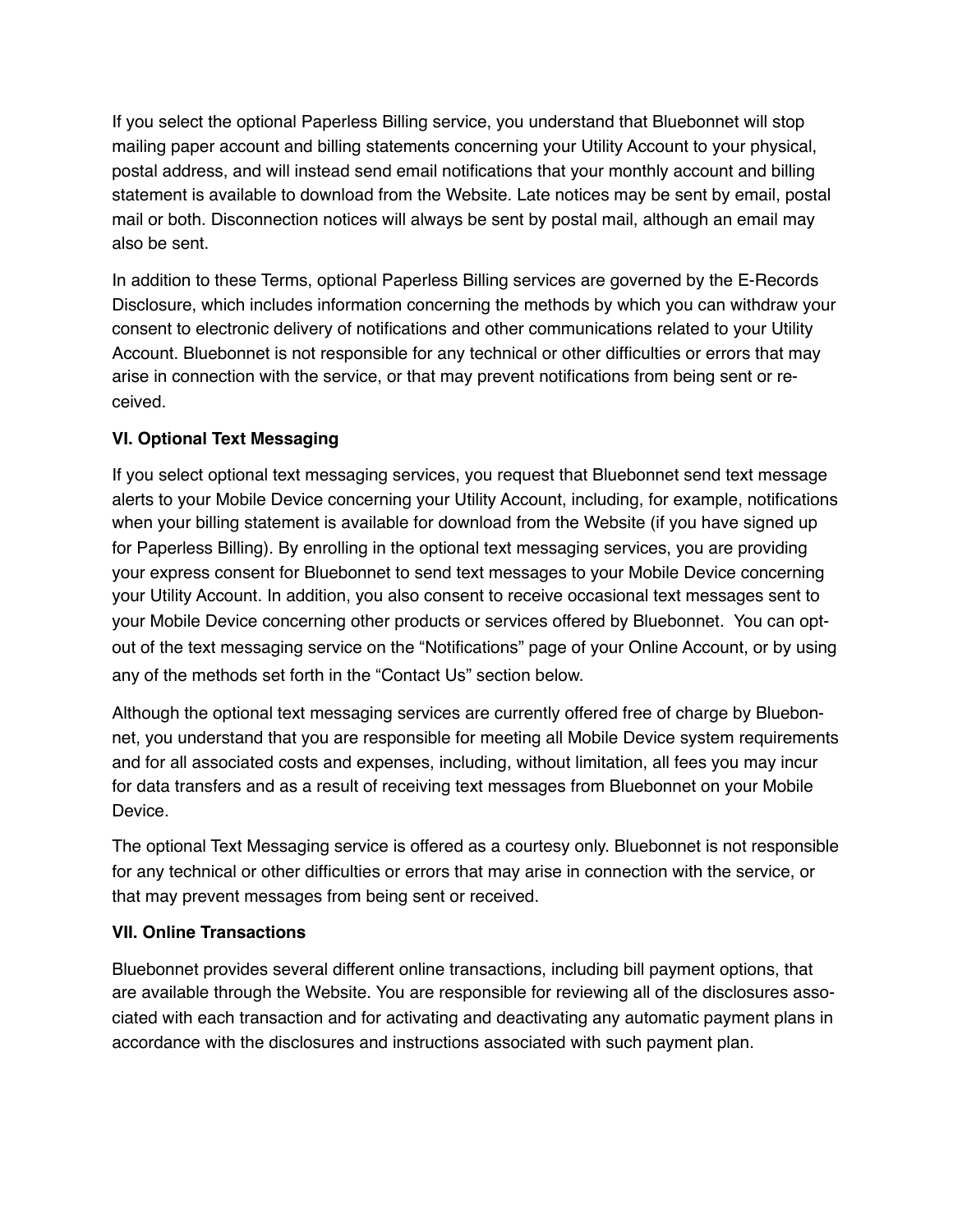IN GENERAL: This part of the Terms of Use explains the rules and regulations that govern your Internet financial transactions through our Website (including Bill Pay and AUTOPAY), and constitutes your agreement to abide by them.

YOUR AGREEMENT: You (including anyone you authorize to use your Online Account) agree to comply with the rules, regulations, terms and conditions and operating policies and procedures in effect from time to time that apply to the Website. If you do not agree, you may not register for access to your Online Account. By using the Website to access your Online Account, you consent to the electronic transmission of personal financial information and your consent will be deemed to remain in effect until your use of your Online Account is cancelled by you or by us. The rules, regulations and terms and conditions that govern your Online Account shall continue to govern except as specifically provided herein. Whenever you use the Website or permit any other person to use your Online Account, you are agreeing to the terms and conditions as stated in this Terms of Use and any amendments we may make to this Terms of Use as posted on our Website from time to time. You will be informed of any amendments we make to this Terms of Use. You should thoroughly review the information contained in this Terms of Use and make a copy for your records.

REGISTRATION: To register and use your Online Account, you must follow the registration instructions for online services and submit your registration information. By submitting your registration information to us, you acknowledge and agree that the terms and conditions set forth herein shall apply to our provision of online services to you, and you acknowledge that you have received and read the disclosures contained herein.

AVAILABLE TRANSACTIONS: Through our online systems, you may conduct the following transactions on your eligible accounts (some of the following functionality may not be available via your mobile device).

- Home/Account Overview View current balance due, if any, and due date(s) applicable to your Bluebonnet account(s).
- Make a Payment Make a payment to satisfy all or a portion of the balance due on your BLUEBONNET account(s).
- View Account Billing and Payment History Review billing and payment history for your account(s), budget gauge.
- Auto Pay Program– Establish, change or cancel automatic payment agreements.
- My Usage/Usage Explorer View Usage Explorer
- Payment Extensions Request, if eligible, an extension to a payment due date.
- Report an issue/Inquiry Request services (including tree trimming, security light repair, report an outage, bill inquiry, payment inquiry, new service install/upgrade, solar/renew-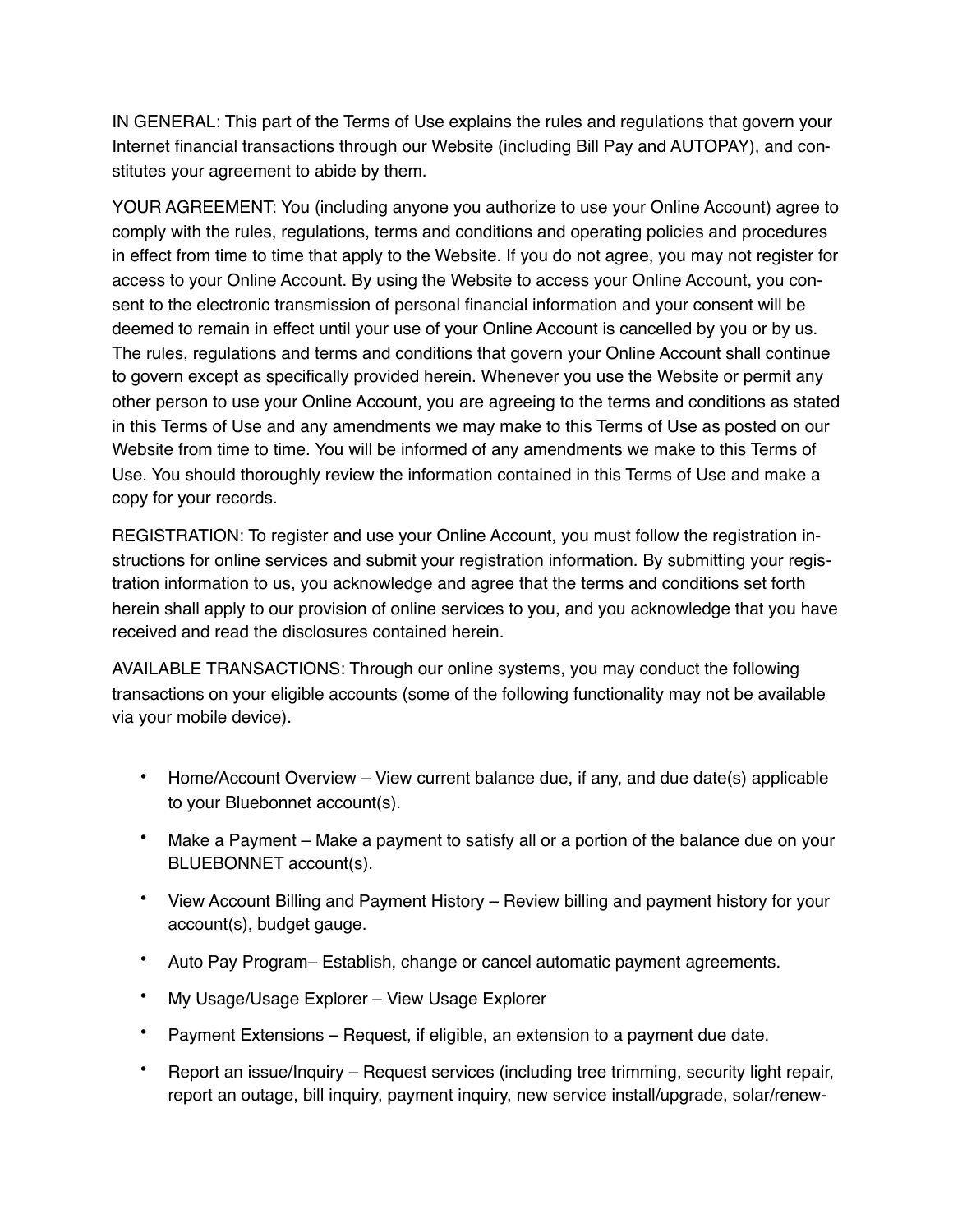able inquiry, website help, and address change request) associated with your Bluebonnet account(s).

STATEMENTS: Payment transactions you make through your Online Account will appear in detail on your regular monthly statements. Statements will be mailed to the current address associated with your Bluebonnet account(s) or, if selected by you, be available for download from the Website, notification of which will be delivered electronically to your email address you have on file with us. You must notify us in writing if you change your mailing address. To receive statements electronically, you will need to enroll in our electronic statement service and agree to terms in the E-Records Disclosure agreement contained in these Terms of Use.

### BILL PAYMENT SERVICE:

- 1. Payment Authorization. When we receive a payment instruction by way of your Website Account, you authorize us to debit your bank or credit card account for the amount indicated and apply those funds to your BLUEBONNET Account(s) balance.
- 2. Payment Remittance. We will use our best efforts to make all your payments properly. However, we shall incur no liability if we are unable to complete any payments initiated by you because of the existence of any one or more of the following circumstances:
	- a. If, through no fault of ours, your account does not contain sufficient funds to complete the transaction or the transaction would exceed the credit limit of your credit card account;
	- b. You have not provided us with the correct bank account or credit card information, or with adequate bank account or credit card information necessary to complete the transaction; and/or,
	- c. Circumstances beyond our control (such as, but not limited to, fire, flood or interference from an outside force) prevent the proper execution of the bill pay transaction and we have taken reasonable precautions to avoid those circumstances.
- 3. Payment Cancellation Requests. Once we have begun processing a payment it cannot be cancelled or edited.

CANCELLATION OR SUSPENSION. You may cancel your access to your Online Account at any time by logging into your online account, clicking the "My Profile" tab and the "Manage My Registered Accounts" screen, and clicking the "Unsubscribe" button, or by using any of the methods set forth in the "Contact Us" section below. We may terminate or suspend your use of our online services (or any portion thereof) at any time for any reason. If we do so we will notify you; however, if we find it necessary to terminate or suspend your use of our online services (or any portion thereof) for security reasons, we suspect suspicious activity or because of your abuse of such services, we will not provide you with written notice in advance. Termination by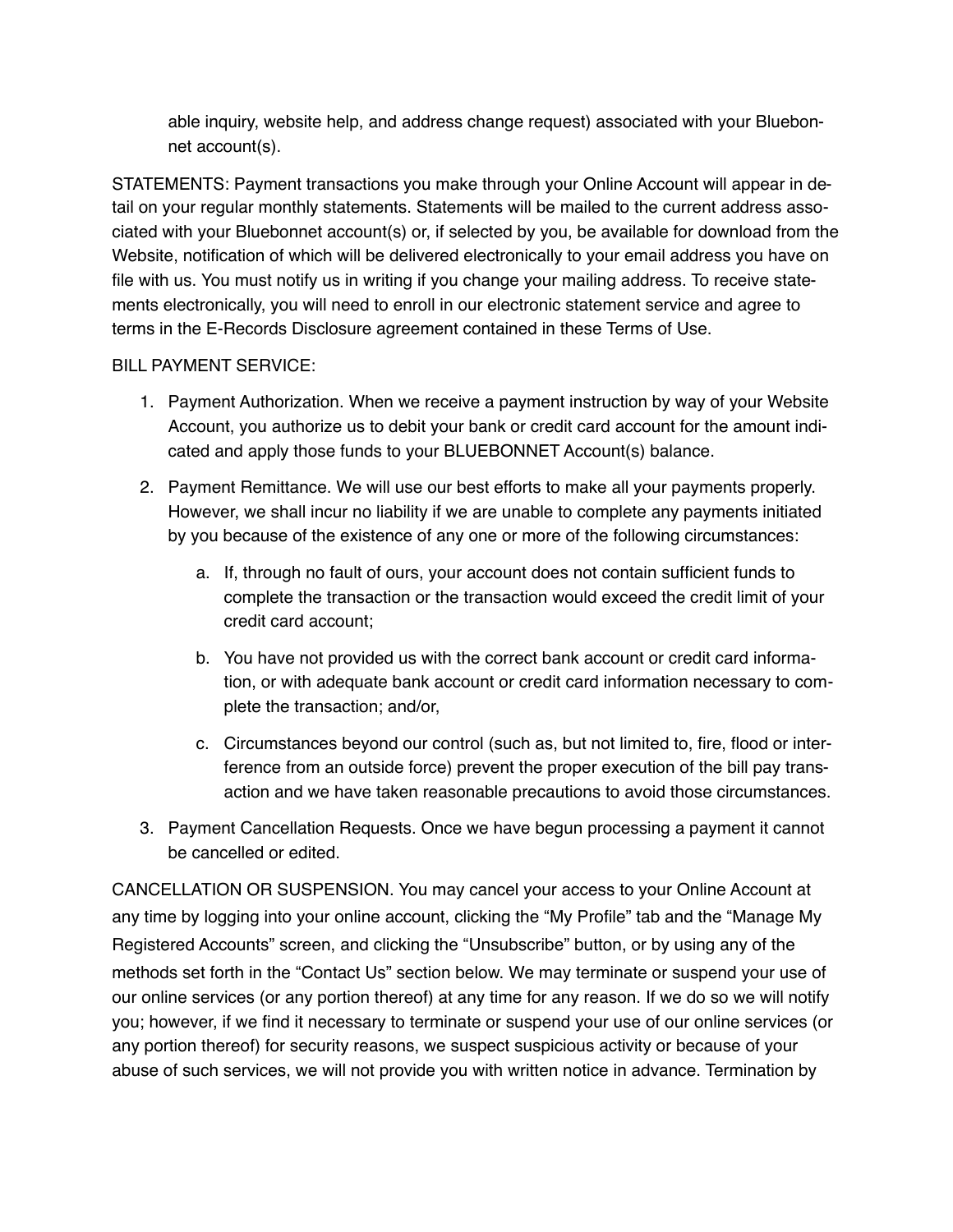either party will not affect your obligations under these Terms of Use, even if we allow a transaction to be completed after the termination of these Terms of Use.

# **VIII. AUTOPAY**

The following terms and conditions apply if you are enrolled in AUTOPAY:

By enrolling in AUTOPAY, you authorize Bluebonnet Electric Cooperative to, on a recurring basis, automatically charge the debit or credit card account specified, or to automatically debit the checking or savings account specified for payments due on your Bluebonnet account(s).

You understand that Bluebonnet will initiate transfers/charges pursuant to this authorization not to exceed the amount shown on your monthly Bluebonnet bill. Bluebonnet will initiate transfers or charges each month on the date your bill is due. The origination of ACH transactions to your checking or savings account must comply with the provisions of U.S. law.

Bluebonnet may discontinue processing of recurring charges if Bluebonnet is unable to secure funds from your debit or credit card or from your bank account for the payments you have authorized due to, but not limited to, insufficient or uncollected funds in the account or insufficient or inaccurate information provided by you. Bluebonnet may, if applicable, undertake collection action, including application of returned check fees to the extent permitted by law. All such fees may be collected electronically.

You also understand that this authorization to pay your Bluebonnet account(s) by recurring charges or debits is entirely optional and is not required to obtain or maintain your account with **Bluebonnet** 

IF FOR ANY REASON A PAYMENT CANNOT BE PROCESSED ON OR BEFORE IT IS DUE, YOUR BLUEBONNET ACCOUNT MAY INCUR LATE FEES AND DISCONNECTION AS SET FORTH IN THE [TARIFF.](https://www.bluebonnetelectric.coop/About/Reports-Forms%2523BL)

You are responsible for providing Bluebonnet with accurate payment account information if such information changes in the future. You understand that you may use any of the methods set forth in the "Contact Us" section below, or access your Online Account and click on "Billing & Payments" then select the "AUTOPAY Program" screen to update or change your payment account information. You may use any of the methods specified in the preceding sentence to notify Bluebonnet you wish to cancel your AUTOPAY agreement, provided such contact occurs at least seven (7) days prior to the payment due date on which you want your AUTOPAY agreement to no longer be in effect. Bluebonnet will not initiate further transfers or charges after you have cancelled and Bluebonnet has had a reasonable period of time to process your request. You also understand that you are not waiving your rights under the Electronic Fund Transfer Act to stop payments by directly contacting the financial institution where you have the checking or savings account you specified in your AUTOPAY agreement, and that your exercise of such rights does not constitute a breach of this authorization.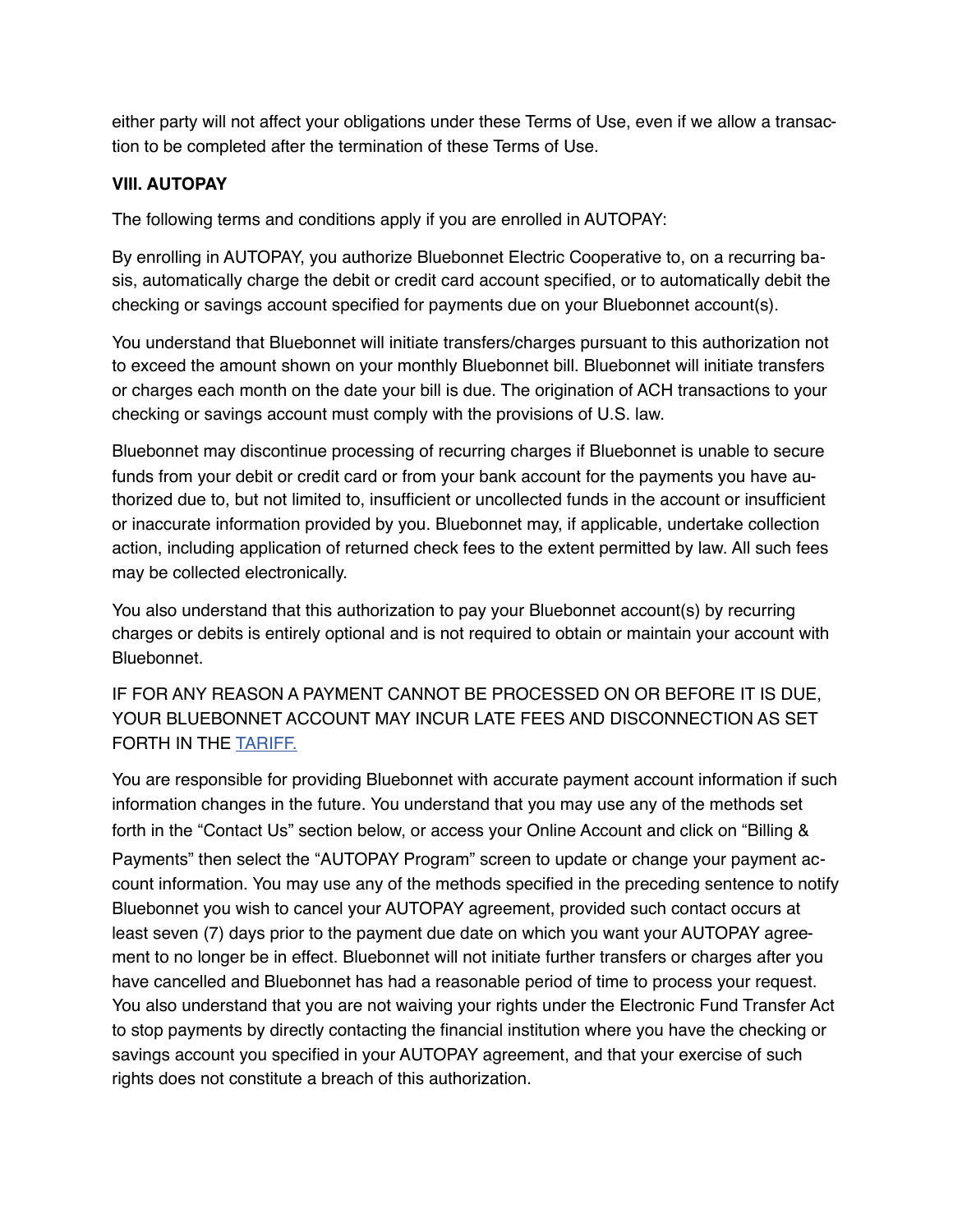### **IX. Payment Extension Requests**

You may, if eligible, request a fourteen (14) day extension of your payment due date through your Online Account. To be eligible:

- a. Account must show a past due balance.
- b. Extension must have been requested before the last day of the grace period listed on your reminder notice; and
- c. All previous extensions granted to member have been paid on time.

If your payment, including all past and current charges due, is not received by the extension due date indicated in your request, your payment extension will default and your power may be shut off.

### **X. Mobile Services**

Your enrollment in our online services may include access to products and services through a mobile device ("Mobile Services"), such as compatible smart phones and tablets. Mobile Services may include without limitation, short message service (SMS) text messaging, mobile web transactions, and mobile initiated transactions by means of a downloadable application. By using our Mobile Services, you agree to the following terms and any additional terms and conditions applicable to specific Mobile Services, such as SMS text messaging and the downloadable mobile application.

- 1. You agree that we may send you information relative to Mobile Services through your wireless provider in order to deliver them to you and that your wireless provider is acting as your agent in this capacity. You represent that you are the owner or authorized user of the mobile device you use to receive the Mobile Services, and that you are authorized to approve the applicable charges.
- 2. You agree to provide a valid phone number, email address or other delivery location so that we may send you certain information about your applicable account or otherwise related to Mobile Services. Additionally, you agree to indemnify, defend and hold us harmless from and against any and all claims, losses, liability, cost and expenses (including reasonable attorneys' fees) arising from your provision of a phone number, email address or other delivery location that is not your own or your violation of applicable federal, state or local law, regulation or ordinance. Your obligation under the preceding sentence shall survive termination of the Terms of Use.
- 3. You understand and agree certain services may not be encrypted and many include confidential information about you such as your account activity or status. Delivery and re-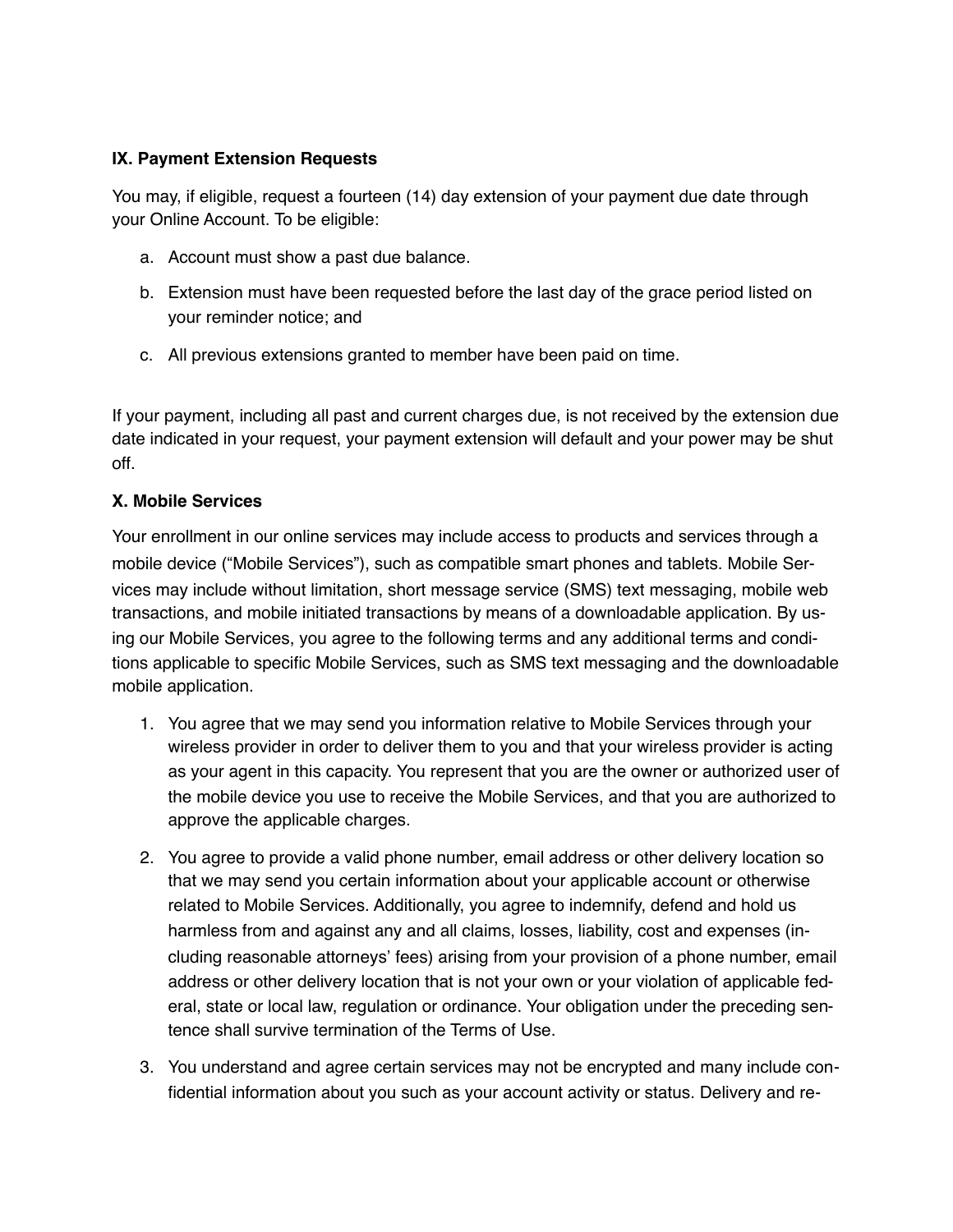ceipt of information, including instructions for payment, transfer and other electronic fund transactions through the Mobile Services may be delayed or impacted by factor(s) pertaining to your Internet service provider(s), phone carriers, other parties or because of other reasons outside of our control. We will not be liable for losses or damages arising from any disclosure of account information to third parties, non-delivery, delayed delivery, misdirected delivery or mishandling of, or inaccurate content in, information and instructions sent through the Mobile Services.

- 4. Additionally, not all of the products, services or functionality described in these Terms of Use may be available through Mobile Services. Therefore, you may not be eligible to use all the products, services or functionality described when you access or try to access them using a mobile device. Functionality may also vary based on the mobile device you use. Information available via the Mobile Services, including balance due and payment information, may differ from the information that is available directly through the Website without the use of a mobile device may not be available via the Mobile Services, may be described using different terminology (including capitalized terms used in these Terms of Use or on our Website), or may be more current than the information available via the Mobile Services, including but not limited to account balance information. The method of entering instructions via the Mobile Services may also differ from the method of entering instructions directly through our Website without the use of a mobile device. Processing of payment instructions may take longer through the Mobile Services. We are not responsible for such differences, whether or not attributable to your use of the Mobile Services.
- 5. Your wireless service provider's standard rates apply to Internet (data) access and SMS usage. We do not charge for any content; however, downloadable content may incur additional charges from your wireless provider. Please contact your wireless provider for information about your data and messaging rate plans. Your wireless provider may impose data access, message and/or charge limitations that are outside of our control, for using Mobile Services on your account. All such charges are billed by and payable to your wireless provider. You are responsible for any charges and fees from your wireless provider. We are not responsible for any damages resulting from your failure to comply with any terms and conditions of your wireless provider.
- 6. Certain Mobile Services (or portions thereof) may not be available outside of the United States. If you are using Mobile Services outside of the United States, you are responsible for having access to the appropriate wireless and/or telecommunications networks and are responsible for all associated fees and charges.

### **XI. Links to and from Other Websites**

Some portions of the Website may include links to third-party websites ("External Websites"). Such links are provided solely as a convenience to you and not as an endorsement by us of the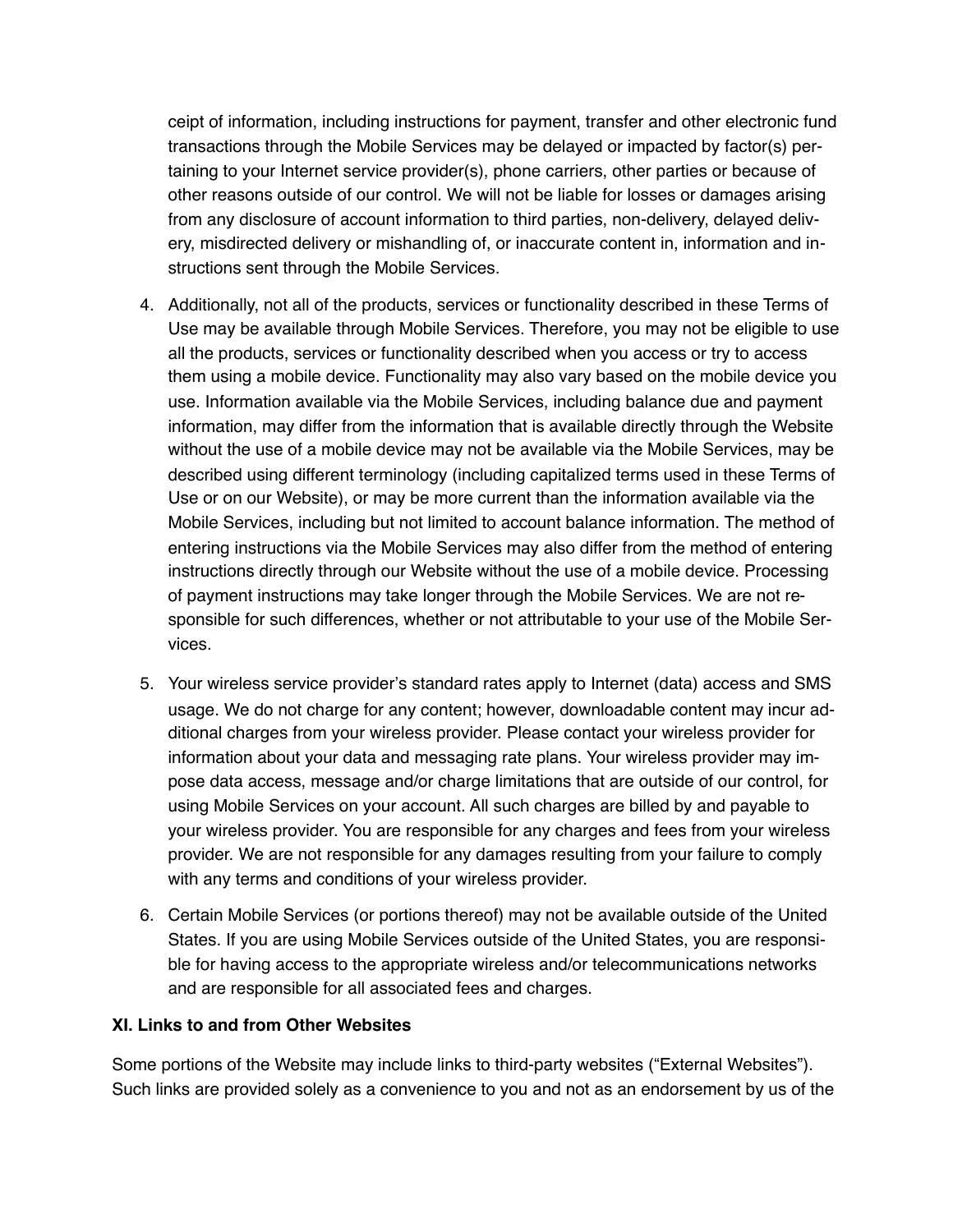content on or any other aspect of such External Websites. The content of such External Websites is developed and provided by others. You should contact the website administrator or webmaster for those External Websites if you have any concerns regarding any content located on such External Websites. In addition, you should review the applicable terms and conditions and the privacy policy, if any, associated with any External Websites you may visit, because these Terms and our Online Privacy Statement do not apply to any External Websites, even if you were directed to an External Website via a link on this Website.

# **XII. User Content; Digital Millennium Copyright Act Notices**

The Website may now or in the future permit the submission of content at the direction of users of the Website ("User Content") and the hosting, sharing, and/or publishing of such User Content. Although Bluebonnet does not undertake to review all User Content prior to submission and posting, Bluebonnet may review any User Content for compliance with these Terms, applicable law or for any other legitimate purpose.

You shall be solely responsible for User Content you submit and the consequences of our posting or publishing such User Content. In connection with any User Content you submit, you affirm, represent and warrant that: (i) you own or have the necessary licenses, rights, consents and permissions to use and authorize use of all patent, trademark, trade secret, copyright or other proprietary rights in and to any and all User Content; and (ii) you have the written consent, release and/or permission of each and every identifiable individual person in the User Content to use the name or likeness of each and every such identifiable individual person. By submitting the User Content, you grant Bluebonnet a perpetual, worldwide, non-exclusive, royalty-free and assignable license to use, reproduce, distribute, prepare derivative works of, modify, display, publish and perform all or any portion of the User Content in connection with the Website and Bluebonnet's business. Bluebonnet may maintain copies of any User Content for purposes of backup, security or maintenance, or as required by law.

You agree that you will not: (i) submit User Content that is copyrighted, protected by trade secret or otherwise subject to third party proprietary rights, including privacy and publicity rights, unless you are the owner of such rights or have permission from their rightful owner to post the material and to grant Bluebonnet the license rights granted herein; (ii) publish falsehoods or misrepresentations that could damage Bluebonnet or any third party; (iii) submit material that is unlawful, obscene, defamatory, libelous, threatening, pornographic, harassing, hateful, racially or ethnically offensive or that encourages conduct that would be considered a criminal offense, give rise to civil liability, violate any law or is otherwise inappropriate; (iv) post advertisements or solicitations of business; (v) post User Content files that are unreasonably large or that otherwise could interfere with the normal operation and functioning of the Website; or (vi) impersonate another person.

Bluebonnet does not endorse any User Content or any opinion, recommendation or advice expressed therein, and we expressly disclaim any and all liability in connection with any User Con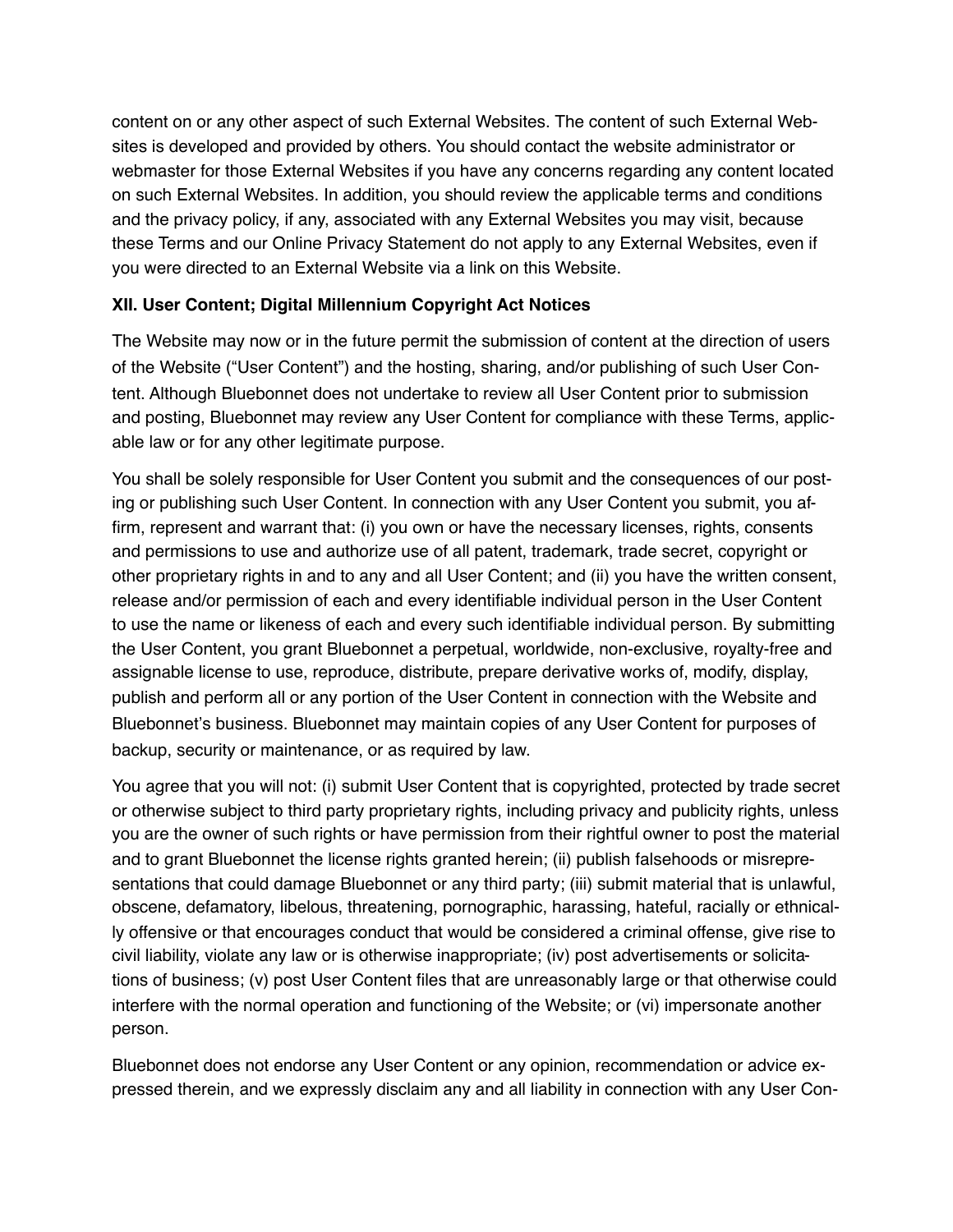tent. We may remove any and all User Content from the Website in our sole discretion and without prior notice. We do not permit copyright infringing activities and infringement of intellectual property rights on this Website, and we will remove User Content if notified that such User Content infringes on another's intellectual property rights. We will terminate your access to the Website if we believe you are a repeat copyright infringer as determined under our internal policies and procedures.

If you are a copyright owner and believe that any User Content or any Bluebonnet Content infringes upon your copyrights, you or your agent may submit a notification pursuant to the Digital Millennium Copyright Act ("DMCA") by providing our Copyright Agent with the following information in writing (see 17 U.S.C § 512(c)(3) for further details):

- i. A physical or electronic signature of a person authorized to act on behalf of the owner of an exclusive right that is allegedly infringed;
- ii. Identification of the copyrighted work claimed to have been infringed, or, if multiple copyrighted works on the Website are covered by a single notification, a representative list of such works;
- iii. Identification of the material that is claimed to be infringing or to be the subject of infringing activity and that is to be removed or access to which is to be disabled and information reasonably sufficient to permit Bluebonnet to locate the material;
- iv. Information reasonably sufficient to permit Bluebonnet to contact you, such as an address, telephone number, and, if available, an email address;
- v. A statement that you have a good faith belief that use of the material in the manner complained of is not authorized by the copyright owner, its agent, or the law; and
- vi. A statement that the information in the notification is accurate, and under penalty of perjury, that you are authorized to act on behalf of the owner of an exclusive right that is allegedly infringed.

Our designated Copyright Agent to receive notifications of claimed infringement and other notices relating to User Content and/or violation of these Terms is:

Office of General Counsel Bluebonnet Electric Cooperative, Inc. P.O. Box 729 Bastrop, Texas 78602 Fax: 512-321-1482

# **XIII. Indemnity**

You agree to indemnify, defend and hold harmless Bluebonnet and its respective past and present directors, officers, employees, agents and representatives (collectively, the "Indemnified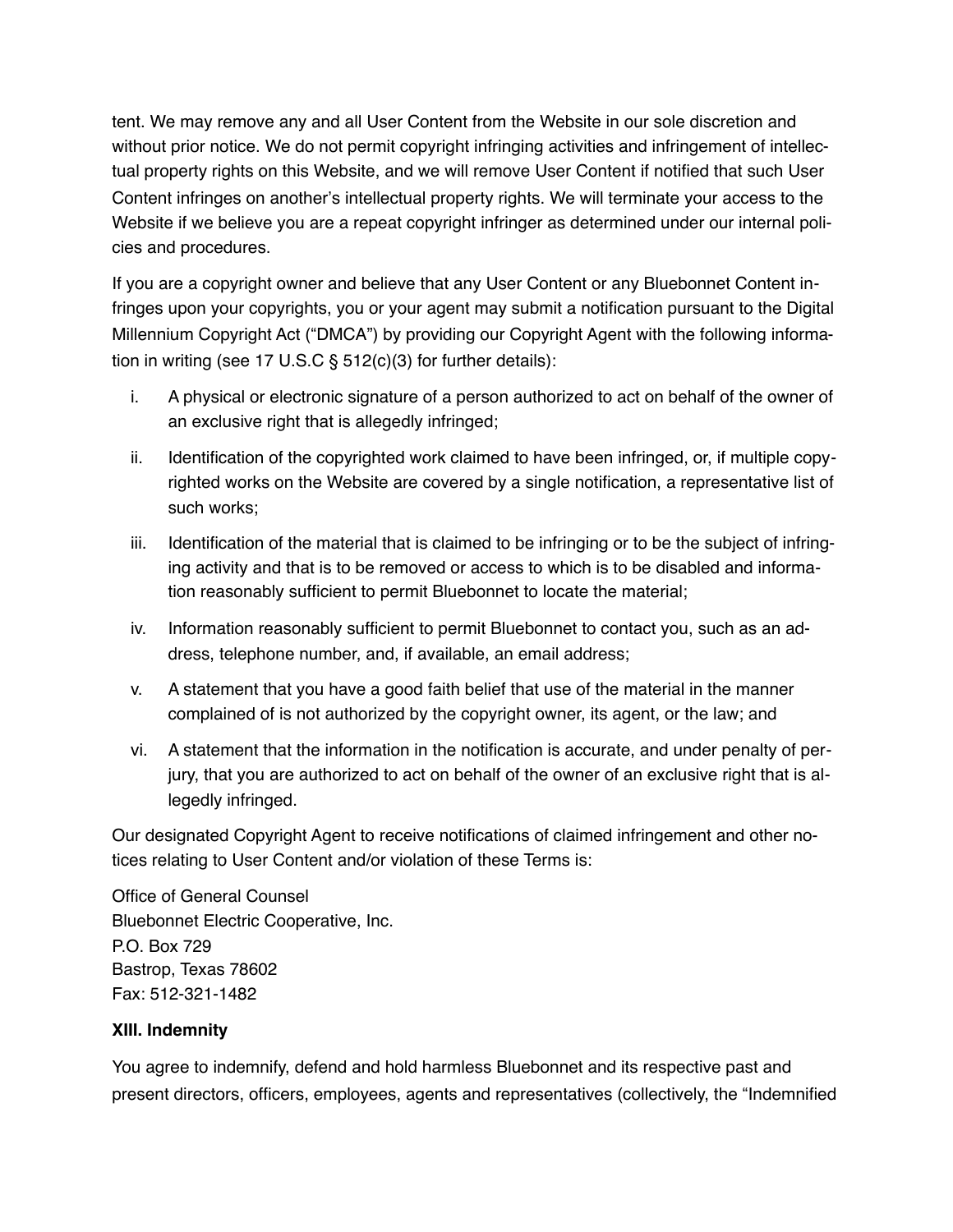Parties") from and against any and all claims, actions or demands, including, without limitation, reasonable legal and accounting fees, as a result of or in connection with (i) any actual or alleged use or misuse of the Website or User Content by you or by any other person using your Online Account; (ii) any communication or content uploaded or provided to the Website by you or by any other person using your Online Account; or (iii) any breach or threatened breach by you of these Terms. Bluebonnet shall provide notice to you of any such claim, suit, or proceeding and shall assist you, at your expense, in defending any such claim, suit or proceeding. Bluebonnet reserves the right to assume the exclusive defense and control of any matter which is subject to indemnification under this section; in such case, you agree to cooperate with all reasonable requests for assistance in connection with Bluebonnet's defense of such matter.

YOU ACKNOWLEDGE AND AGREE THAT THE INDEMNIFICATION OBLIGATION SET FORTH IN THE PRECEDING PARAGRAPH SHALL APPLY REGARDLESS OF WHETHER BLUEBONNET OR ANY OTHER INDEMNIFIED PARTY IS NEGLIGENT IN WHOLE OR IN PART.

# **XIV. Disclaimer of Warranty and Limitations on Liability**

BLUEBONNET DOES NOT WARRANT THAT THE WEBSITE WILL OPERATE ERROR-FREE OR THAT THE WEBSITE, ITS SERVERS, OR THE CONTENT ARE FREE OF COMPUTER VIRUSES OR SIMILAR CONTAMINATION OR DESTRUCTIVE FEATURES.

THE WEBSITE IS PROVIDED ON AN "AS IS" AND "AS AVAILABLE" BASIS. TO THE FULLEST EXTENT PERMISSIBLE BY LAW, BLUEBONNET DISCLAIMS ALL EXPRESS AND IMPLIED WARRANTIES, INCLUDING, BUT NOT LIMITED TO, THE WARRANTY OF TITLE, MER-CHANTABILITY, NON-INFRINGEMENT OF THIRD PARTIES' RIGHTS AND FITNESS FOR PARTICULAR PURPOSE.

OTHER THAN AS REQUIRED UNDER APPLICABLE CONSUMER PROTECTION LAW, IN NO EVENT SHALL BLUEBONNET BE LIABLE FOR ANY DAMAGES WHATSOEVER (INCLUD-ING, WITHOUT LIMITATION, INCIDENTAL AND CONSEQUENTIAL DAMAGES, LOST PROF-ITS OR DAMAGES RESULTING FROM LOST DATA OR BUSINESS INTERRUPTION) RE-SULTING FROM THE USE OR INABILITY TO USE THE WEBSITE, WHETHER BASED ON WARRANTY, CONTRACT, TORT (INCLUDING NEGLIGENCE) OR ANY OTHER LEGAL THE-ORY, EVEN IF BLUEBONNET HAS BEEN ADVISED OF THE POSSIBILITY OF SUCH DAM-AGES.

Some states do not allow exclusion of implied warranties or limitation of liability for incidental or consequential damages, so the above limitations or exclusions may not apply to you. IN SUCH STATES, BLUEBONNET'S LIABILITY SHALL BE LIMITED TO THE GREATEST EXTENT PERMITTED BY LAW.

# **XV. General Terms**